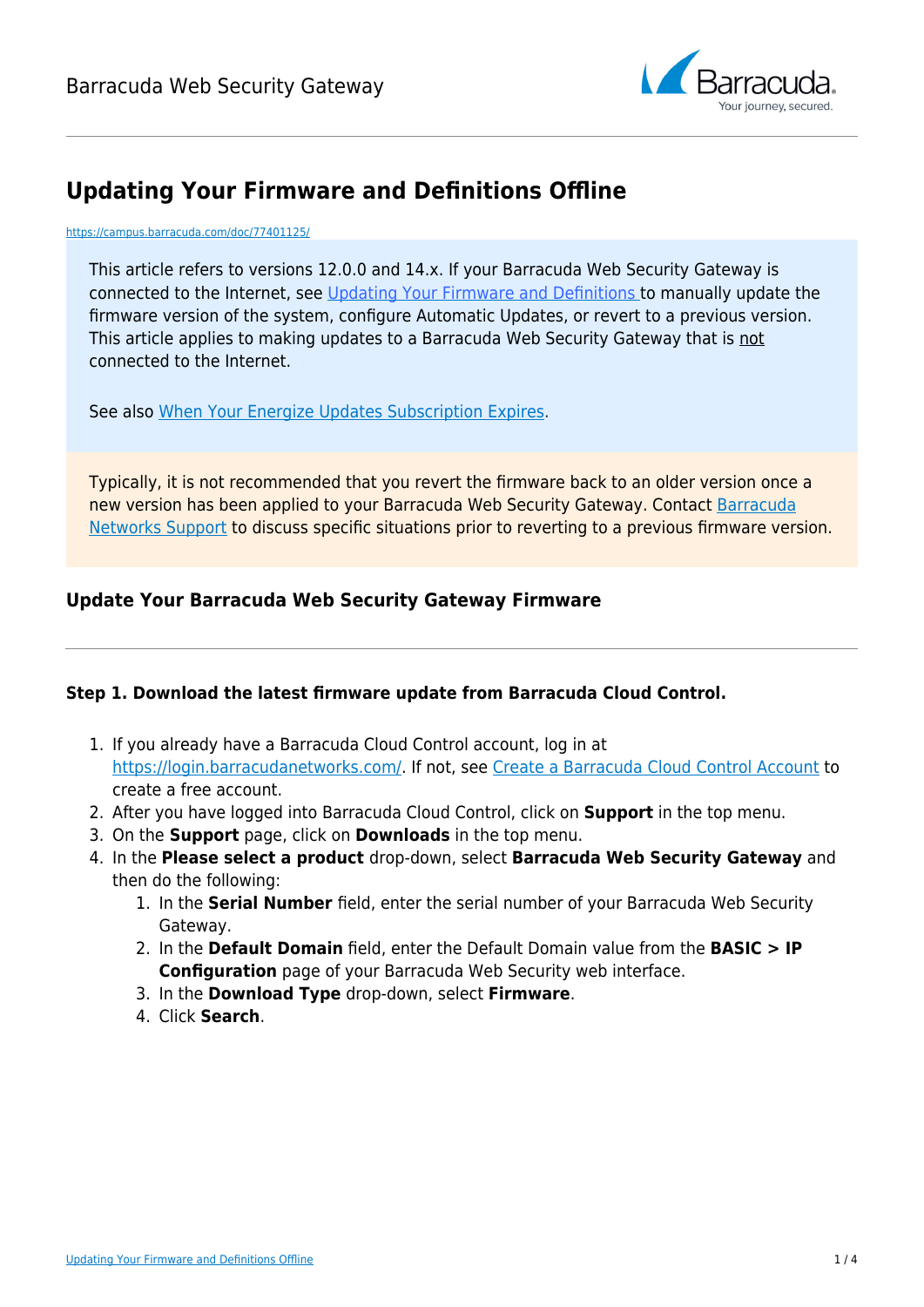# Barracuda Web Security Gateway



| K≣    |                      | Home | New case                              | View support cases                                                           | Manage serials          | Knowledgebase         | <b>Downloads</b>                   | <b>CloudGen F licenses</b> |                                     |
|-------|----------------------|------|---------------------------------------|------------------------------------------------------------------------------|-------------------------|-----------------------|------------------------------------|----------------------------|-------------------------------------|
| $\,>$ | Downloads            |      |                                       |                                                                              |                         |                       |                                    |                            |                                     |
|       |                      |      |                                       |                                                                              |                         |                       |                                    |                            |                                     |
|       |                      |      |                                       | Please select a product to search for available downloads                    |                         |                       |                                    |                            |                                     |
|       |                      |      | Barracuda Web Security Gateway (41) ~ | Please select your serial                                                    |                         |                       | $\overline{\phantom{a}}$           |                            |                                     |
|       |                      |      |                                       | Note: Registered serial numbers can be updated in the Manage Serials section |                         |                       |                                    |                            |                                     |
|       |                      |      |                                       |                                                                              |                         |                       |                                    |                            |                                     |
|       |                      |      |                                       | Filters: (searching by Senal Number may yield additional results.)           |                         |                       |                                    |                            |                                     |
|       | <b>Serial Number</b> |      | <b>Default Domain:</b>                | <b>Current Version:</b>                                                      |                         | <b>Download Type:</b> |                                    |                            |                                     |
|       | 123456               |      | testdomain.com                        |                                                                              |                         | Firmware              | Search<br>$\overline{\phantom{a}}$ | Clear                      |                                     |
|       |                      |      |                                       |                                                                              |                         |                       |                                    |                            |                                     |
|       | Search:              |      |                                       |                                                                              |                         |                       |                                    | Show                       | 10<br>$\blacktriangleright$ entries |
|       |                      |      | Category $\hat{\mathbf{v}}$           |                                                                              | Name $\hat{\mathbf{v}}$ | Published ▼           |                                    |                            | Size $\hat{\vee}$                   |
|       | <b>O</b> Firmware    |      |                                       | 12.0                                                                         |                         | 2017-07-31            |                                    | 82.63M                     |                                     |

5. Click the **+** to the left of the Firmware version you want to download to expand the version information. Click **Download File**.

| Search:                       |                                                                      |                         |                        |        |
|-------------------------------|----------------------------------------------------------------------|-------------------------|------------------------|--------|
|                               | Category $\diamond$                                                  | Name $\hat{\mathbf{v}}$ | Published <sup>*</sup> |        |
| <b>O</b> Firmware             |                                                                      | 12.0                    | 2017-07-31             | 82.63M |
| <b>Filename:</b><br>MD5-Hash: | 12.0                                                                 | File ID:                | 0                      |        |
| File Type:                    | <b>GA</b>                                                            |                         |                        |        |
|                               |                                                                      |                         | <b>Download File</b>   |        |
|                               | File Description: Firmware download for your selected serial number. |                         |                        |        |

6. When prompted, save the file to a storage location you know your Barracuda Web Security Gateway can access.

### **Step 2. Get the Feature Code to Prepare the Barracuda Web Security Gateway.**

Contact [Barracuda Networks Support](https://www.barracuda.com/support/index) or your Barracuda Networks sales representative or reseller and ask for a **Feature Code** for **Offline Updates**. This is a unique code.

### **Step 3. Enable Offline Updates.**

- 1. Log into the Barracuda Web Security Gateway as **User**: admin **Password**: *admin* (or your unique password)
- 2. Go to the **ADVANCED > Configuration** page in the web interface.
- 3. In the **Feature Code** section, enter the code you received in Step 2, above, in the text box and click **Activate**. Make sure to enter the dashes with the **Feature Code** as described on the page. You'll see a message indicating that your offline update feature has been activated.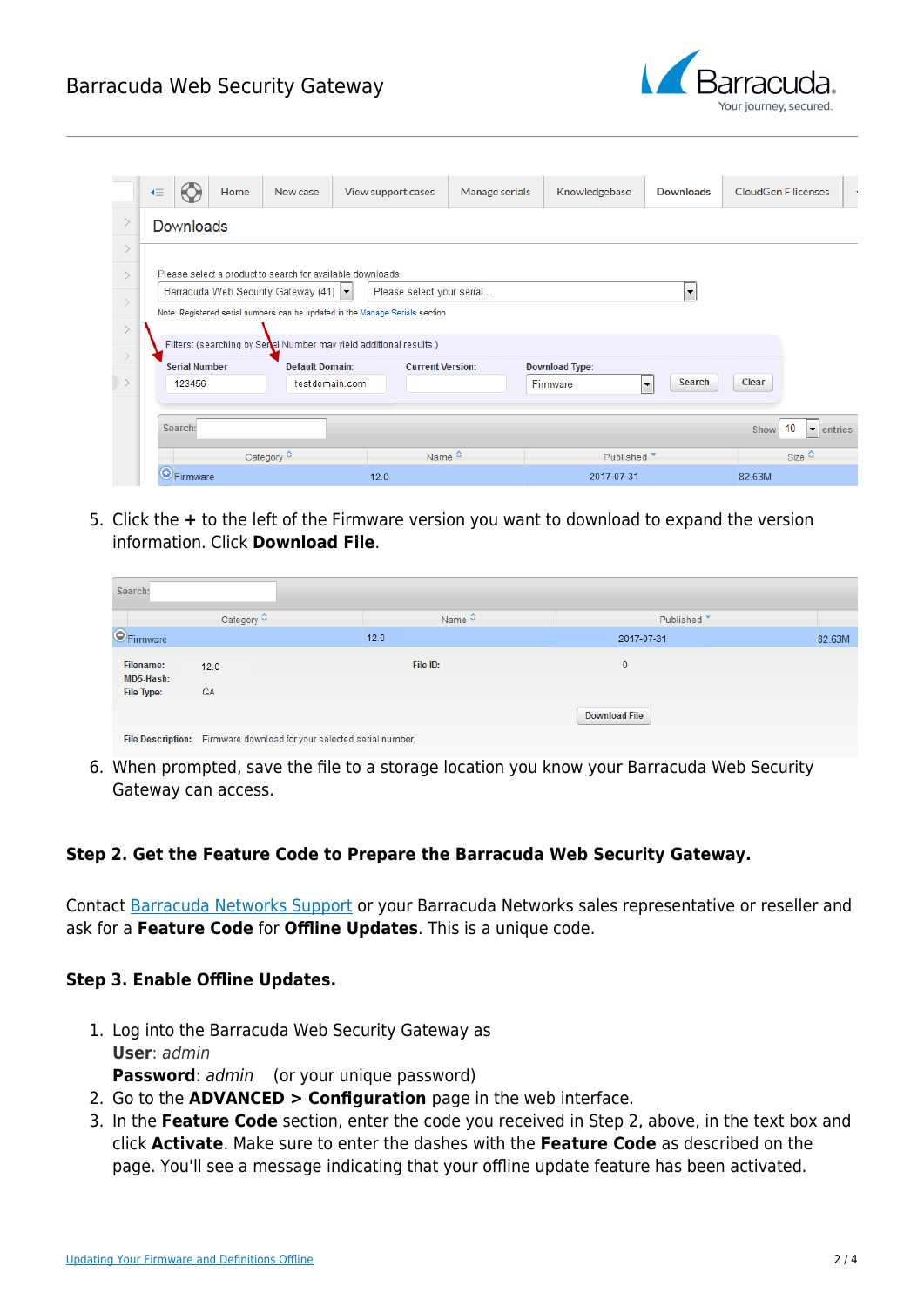

| <b>Feature Code</b> |                                                                |
|---------------------|----------------------------------------------------------------|
| Feature Code:       | Activate                                                       |
|                     | Include dashes when entering. Example: ZEU0Y-8Q3CN-FC2ZZ-U34MB |

4. In the **Offline Updates** section of the page, select **Yes** for **Enable Offline Updates** and click **Save**.

#### **Step 4.Upload the Firmware Update file.**

- 1. Go to the **ADVANCED > Firmware Update** page. The **Firmware Upload** section is revealed since you enabled offline updates. Near the **Firmware Update File** text box, click **Browse** and find the firmware file you downloaded in the steps above.
- 2. Click **Upload**. You'll see an Update in Progress message and, when the upload is complete, click **Apply**.
- 3. The system will reboot as part of the firmware update process.

#### **Important**

Applying a new firmware version results in a temporary loss of service. For this reason, you should apply new firmware versions during non-busy hours.

### **Update Your Barracuda Web Security Gateway Security Definitions**

Follow the same procedures as in Step 1 above, but in step 4c., select the security definition update you want to install from the **Download Type** drop-down instead of selecting **Firmware**. After you have downloaded each type of definition file you want to install, continue with these steps on the Barracuda Web Security Gateway.

- 1. Go to the **ADVANCED > Energize Updates** page. The **Definition Update Upload** section is revealed since you enabled offline updates. Near the **Definition Update File** text box, click **Browse** and find the definitions file you downloaded in the steps above.
- 2. Click **Upload**. You'll see an Update in Progress message and, when the upload is complete, click **Apply**.
- 3. Do these steps for each type of security definition you want to install.